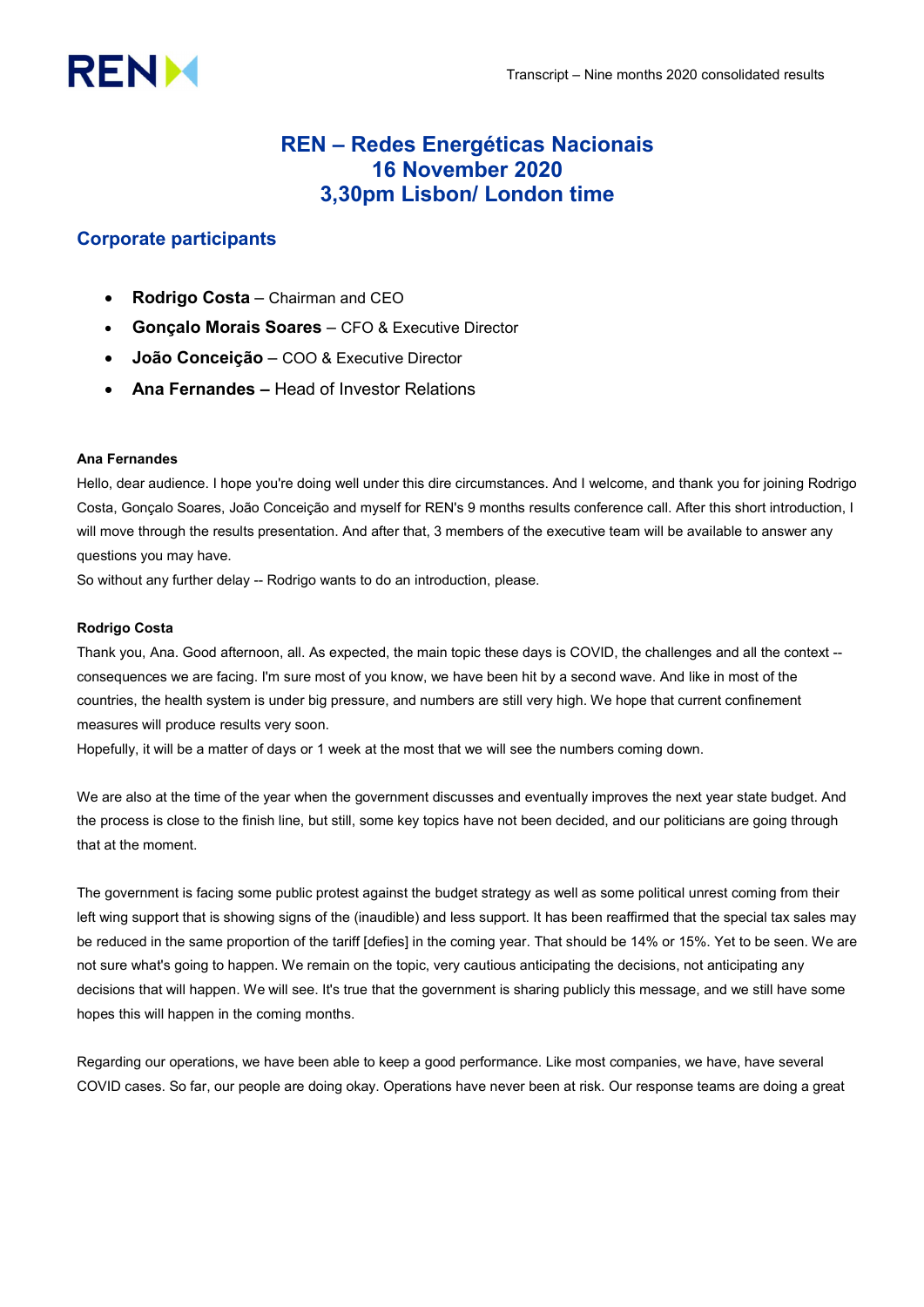

job. We have most of our support people working from home and operational people doing their field or dispatch work and the [sticky] security measures as required by authorities and following the guidelines we are setting up.

Business is okay in both Portugal and Chile. We don't have to report anything in special but Gonçalo will cover that. And we'll do that, plus he will talk about the COVID financial impact. But I can anticipate that delays that we had in terms of investments are on their way to be recovered in the coming months.

One hot topic at the moment is the hydrogen, not just in Portugal, but in several countries. And on this area, we don't have much we can disclose at this moment. Spending is insignificant at this point. Lots of work to be done regarding the strategy and planning. Media is all over the topic, but it's still too early to share since there is no concrete plans. Our objective is to perform the activities that we cover.

Operational storage, transport, system manage, nothing else. You will not see us participating in areas that are not covered by the rules we have to follow on the concession.

All in all, COVID is changing everything we do. We are all doing things differently. We know we can handle the pressure. We are convinced we are doing the right job, and we will stay like that. We count with very committed people, and we are part of a large community that needs to overcome a catastrophic situation. An enormous challenge that no one could anticipate, and we are doing our best day by day to surpass all the challenge we have.

And now Gonçalo will take the lead. And also João will talk. And then in the end, we'll be back for the Q&A.

#### Gonçalo Morais Soares

Thank you, Rodrigo. So as you can see on Slide #2, we'll go through our normal agenda, give you an overview, go a little bit into the business performance and then have some closing remarks. So if you want to move to Slide #4 with some key messages. And so what we can see is that electricity and natural gas consumption has decreased a little bit, although renewable as in way sales increased. João will guide you through this and through our service quality, which has remained high in face of this epidemic.

In terms of EBITDA, we are caught on consensus. It have decreased 4.2% to EUR 352.5 million, which is basically explained by lower remuneration rates on the asset side. And despite the fact that we have a positive, although small contribution from Chile given the Transemel was not being consolidated up until the last quarter last year.

In terms of net profit, it is coming down around EUR 10 million lower than last year, which is explained by decrease in EBITDA and the increase in the special levy, which are not compensated by some -- by the lower effective tax rate and by the lower cost of debt that we achieved. As we've been saying, COVID-19 has have on financial perspective, a limited impact in our accounts, although we still impact negatively our debt.

And finally, S&P has reaffirmed our rating at BBB with a stable outlook, which is positive news.

Moving to Slide #5. I'll ask João to go little bit briefly on the sector overview and some news. João?

# João Faria Conceição

Thanks, Gonçalo, and good afternoon to you all. In what concerns to the sector overview, we are clear under the energy transition priority.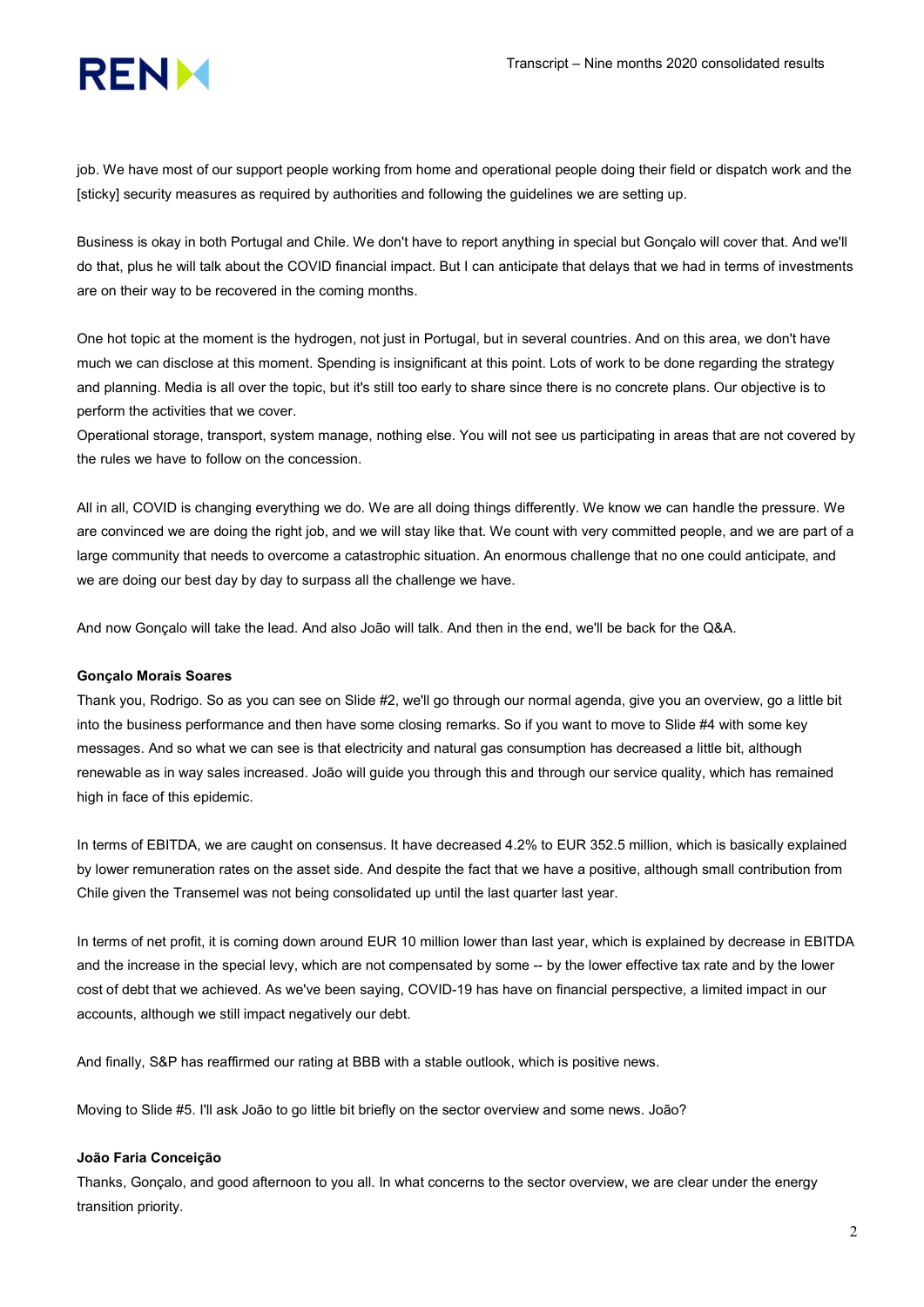

And there, you have 2 major pillars. The first one is the Portuguese National Energy and Climate Plan, which has been approved by the Portuguese government last July. And clearly, start to move into the renewable world, furthermore than what we are so far. Basically, this plan forecast an increase in the installed capacity for electricity generation from 20 gigawatts currently in 2020 to almost 30 gigawatts in 2030. All that increase based on an increase on major winds and solar and with the shutdown of the cold power plant. So this increase will be represented by doubling -- almost doubling the capacity of wind generation with repowering of the existing power plants and a big jump on solar, which will move from 2 gigawatt to more than 9 gigawatts of installed capacity by the end of the decade.

The second pillar is hydrogen. We are also giving the first steps also after the public consultation of the national hydrogen strategy, The government has issued a call for interest parties to candidature for the project of common European interest. REN participated in this call. We are one of the 34 proposals that was accepted for the next phase in this call. In parallel, we are also putting forward some candidatures to the innovation funds, EU innovation funds.

Solar, as you know, there has been a second auction in solar, which was launched during the months of August. And with about 600 megawatts of installed capacity given to -- with very aggressive pricing from the generators.

And with that, I move to -- back to Gonçalo.

## Gonçalo Morais Soares

Thanks, João. Moving to Slide #6, we can see in here to recap also the impact of the COVID pandemic on REN, as we've told you, this has had a limited impact on us financially wise. This slide is basically the same as it was in the middle of the year. So what we are seeing is some delays on the investment front, but much more on the transfers to RAB at the end of the year rather than on CapEx. I think that the delays on CapEx versus our own internal targets are going to be small.

We saw that we have -- versus our expectation, a small impact on the rate of return, which compensates the delays in CapEx. The additional costs, if we take out the donations that we made, are basically neutral or slightly positive. And then we do have an impact in terms of tariff deviation. Tariff deviations are growing at around EUR 54 million at this point in time. We gave you a guidance of around EUR 60 million to EUR 70 million for the full year. So we are within kind of that prediction, okay?

So if you want we will move now into the business performance and into Slide #8, where João will take us through the operating indicators. João?

## João Faria Conceição

Thanks, Gonçalo. In what concerns to the indicators we have from the consumption side, as expected, a decrease due to this COVID-19 situation. The electricity consumption decreased about 3.5% comparing to the same period in 2019. Whereas the natural gas, the decrease was roughly 1.5%. In natural gas, by [reality], there was a combined effect with a sharp decrease on conventional consumption, namely for industrial purposes, but it was compensated in part by the increase of consumption for the electricity generator, which in the end gave this 1.5% decrease overall consumption in Portugal.

In terms of renewable share. Until now, this has been [worked] here. So the hydro generation increase versus 2019 and that had a reflect on the share of renewables in supply of electricity, which increased from 45% to almost 56% in 2020.

In terms of quality of service, we continue to have good indicators in terms of quality of service. We decreased significantly the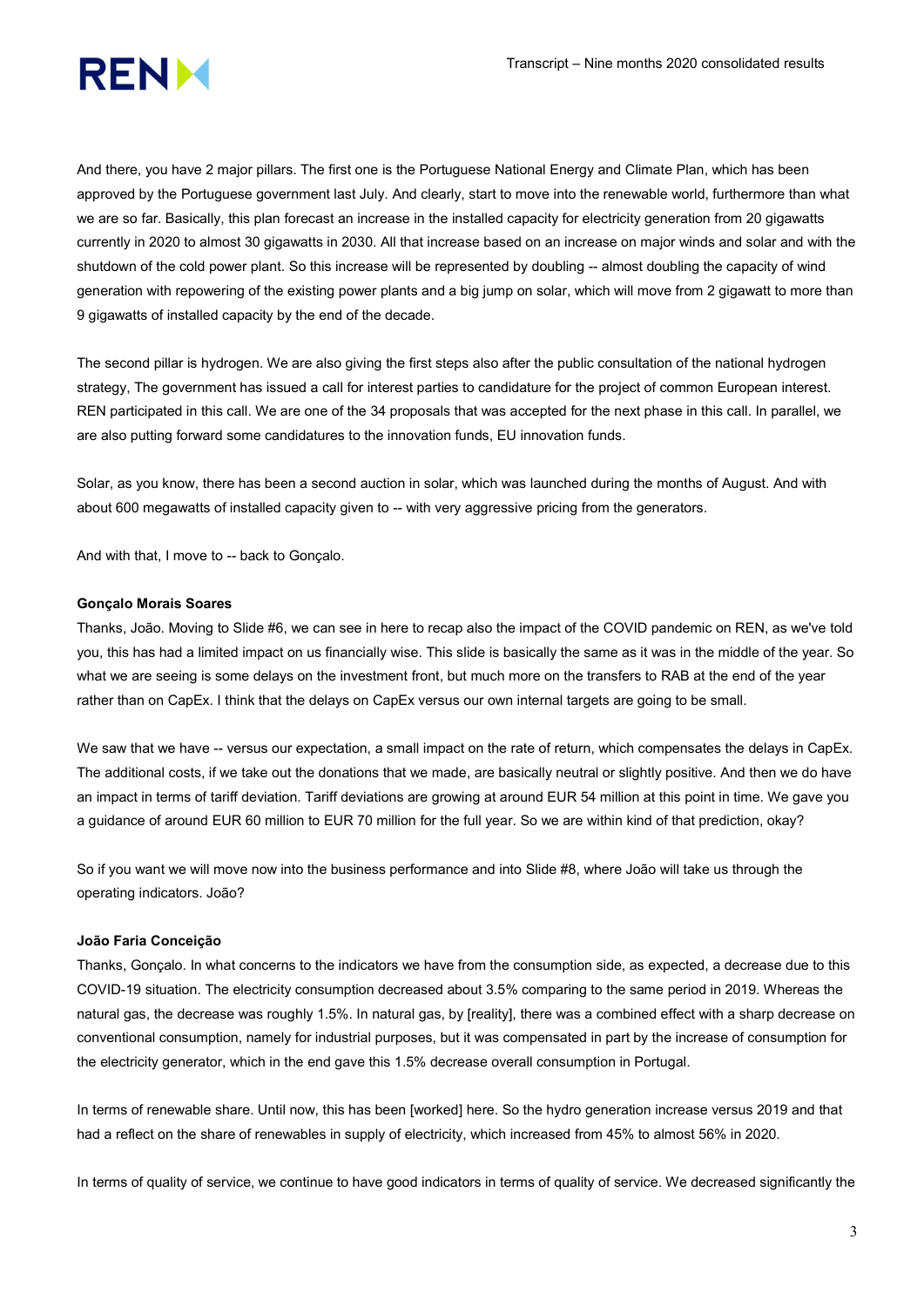

interruption time on the electricity transmission. On the natural gas side, the availability rate on transmission was 100% as it was in 2019. And finally, on the Portgás, our distribution company, we managed to increase significantly the capacity of response to emerging situations up to 60 minutes from 98.7% to 99.1%.

In what concerns to the length of our infrastructure, we increased slightly in the length of the transmission infrastructure. In terms of natural gas transmission, it was kept the same. And in gas distribution, again, a slight increase with the CapEx we have done through the year.

Gonçalo, back to you.

## Gonçalo Morais Soares

#### Thank you.

Going to Slide #9 and looking at the financial highlights. What we can see is that we are pretty much spot on, as I said, on consensus. EBITDA came down this 4.2% on the back, as I said, of remuneration, namely RoRs and slightly higher CapEx, namely forest cleaning, despite the small but nice positive impact from Chile. Financial results are still better. The cost of -average cost of (inaudible) continue to go down. But that has not enabled for net profit to be stable. And so net profit came down on the back of EBITDA evolution and some higher special levy.

On the CapEx front, we are, I'd say, mostly in line with our expectations. Average RAB, as of now is not very meaningful to comment but looking forward, we know that will be a little bit off but all of that will be compensated in 2021. And net debt has declined since the end of the year. And this is also, I'd say, in line with expectations, if not for a effect of those higher tariff deviation.

If we go to Slide #10 and look at EBITDA. As I said, there's an almost EUR 16 million impact that comes from RAB remuneration. Close to EUR 7 million negative impact that comes from higher costs. International segment is compensating with EUR 5.4 million, and then some other revenues, mainly from amortization that will also increase and in this decline of EUR 15.5 million.

Can see on the right-hand side how the different segment shift. So international goes up a lot, but it's still very small as we wanted it. So it's only 3% this year from 1.4% last year. And you can see also that gas transmission is the (inaudible) that comes down a little bit more in terms of proportion of EBITDA overall 1 year to the asset.

Moving to the domestic business and moving to Slide #11. Looking at these familiar graph, you can see the never-ending trend in terms of bond yield, so although they have been staying pretty much very low but more stable in the past few months. Nevertheless, we can see that our remuneration rates have come down in all of the segments. Not so much in terms of electricity, where they came from 4.9 to 4.6 in terms of full year to now. But in terms of gas, because also of the change in terms of regulation, but they have come down quite a bit.

But this was mostly expected and anticipated. It is, as I said, slightly better even than expectations.

Slide #12 and looking at how investments are going. You can see on the bottom hand side, there the CapEx is almost stable. Again, although at this time of the year, sometimes this is not meaningful. It actually means that we are recuperating well, some of the delays in terms of CapEx. And I actually -- we actually feel that there is going to be a good stability in terms of CapEx on a full year kind of horizon looking back to 2019. So I'd say that no major changes here.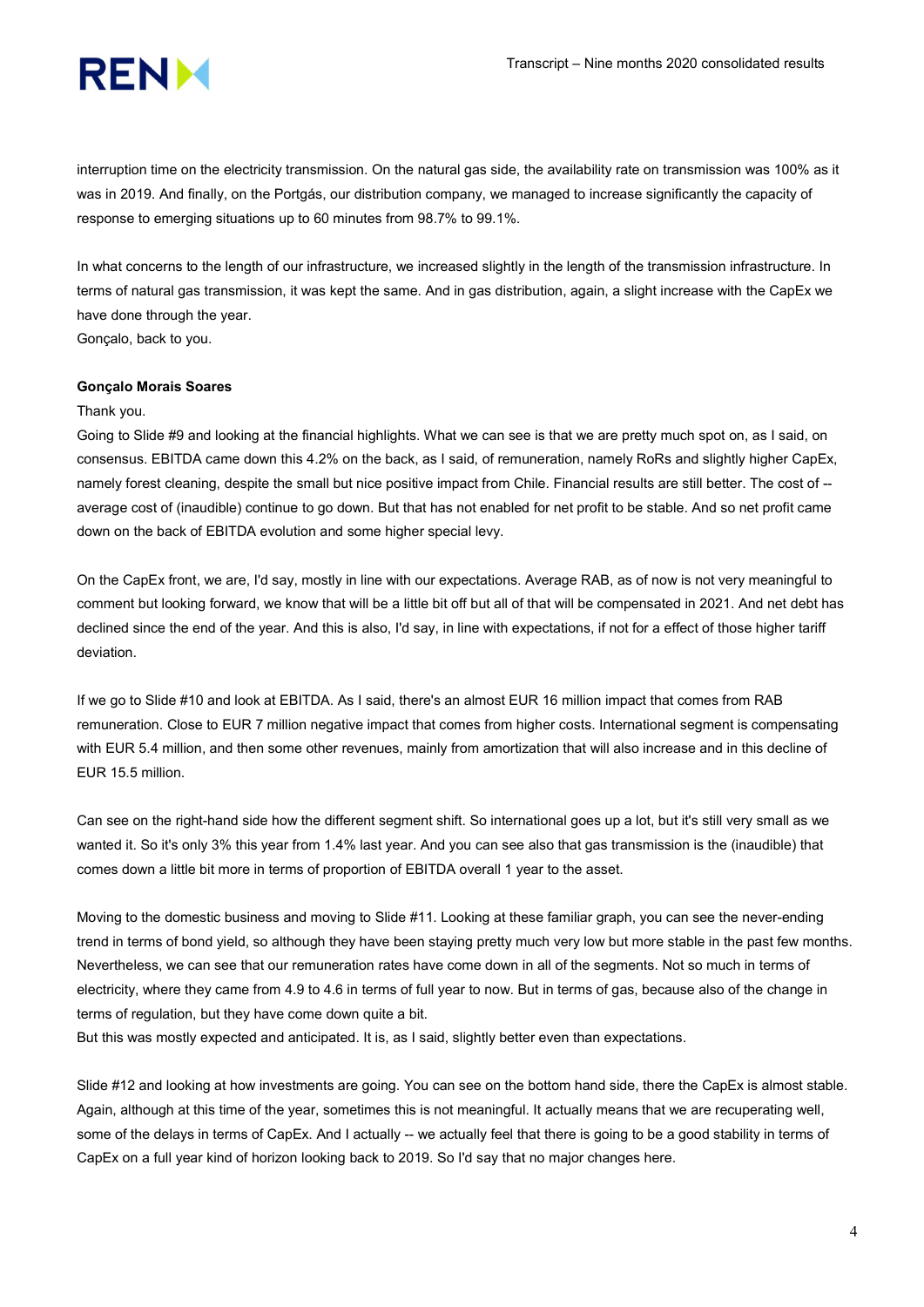In terms of transfers to RAB, again, although this is not indicative of what the year could be, it would probably be because there's going to be, I'd say, material decrease given this dynamic of the delayed in -- that COVID brought. But again, all of those will be compensated in 2021. And if actually, you take out an average for all of those 3 years, we'll probably would get to a pretty similar value for all of those years, okay?

Chile has increased, but it is also being impacted by the COVID crisis. It has also been delaying some of the investments there, although it is a much smaller amount, and it has a marginal impact in our results.

In Slide #13, and you see that the electricity base is almost stable, not completely, but almost stable. Gas transmission is coming down quite a bit and gas distribution is also stable, actually growing slightly.

On number -- Slide #14, still on the domestic business. Here is where you can see that basically almost all of the impact in terms of remuneration come from the evolution of the rate of return, either in electricity or in gas transmission, okay. In terms of asset base, you see that the impact in electricity is very, very small, but a little bit larger in gas transmission.

Moving to Slide #15, into the cost, (inaudible) costs go up around 2.8%, core OpEx costs, so around EUR 2 million. So what can give you a little bit more detail and looking first at external costs, you can -- as we told you, the main impact is forest cleaning. So this is a cost that we were already expecting, and it was already much higher in the middle of the year. We are actually anticipating part of these costs, and we continue to make a big a effort this year in terms of this cost, and it -- and it still is the main explanation. The second one is the COVID-related costs, although on a net basis, it's much smaller overall here on this part.

And direct cost is around EUR 1 million, have been other savings in terms of personnel or in terms of travel, okay? You have lower electricity cost on the LNG terminal. This is basically on the back of the price, not the amount. To give you an idea, last year, at this time, we had 49 unloads. Now we have 48. So we are basically at the same level. So it's more an issue of pricing than anything else. And then you have several of the costs that come down, for instance, IT comes down still on the back of some savings that we have from the Portgás integration of EDP. So this is the dynamic, I'd say, behind the core external costs.

Personnel costs are coming down a little bit. It's many small impacts, nothing in particular, okay? In terms of noncore costs, and these are basically going up because of an increase in cross bordering system services costs, but they are completely passed through and completely irrelevant for our kind of accounts, okay?

Looking at the international business. What we can comment is that Electrogas, the gas business is basically flat. And so it's coming down 1%, but it's basically the same. Although there was a little bit more consumption from Argentina, this was compensated by – in terms of gas, and the revenues were compensated by other take-or-pay revenues. So it's very stable business. Nothing is changing a lot.

In terms of Transemel, on the accounts, we see it growing. You don't see the account of 2019 because we did not consolidate. If you saw them, you'd actually see it declining because in the accounts of the [debt here], it had several nonrecurring - nonrecurrent impact. But I'd say that it is apart from the fact that investments are delayed. And the fact that there was also some small impact in terms of remuneration rate reviews. There was a little bit of a negative impact, but nothing material. I'd say that the biggest impact is the delay in terms of construction deriving from the COVID crisis.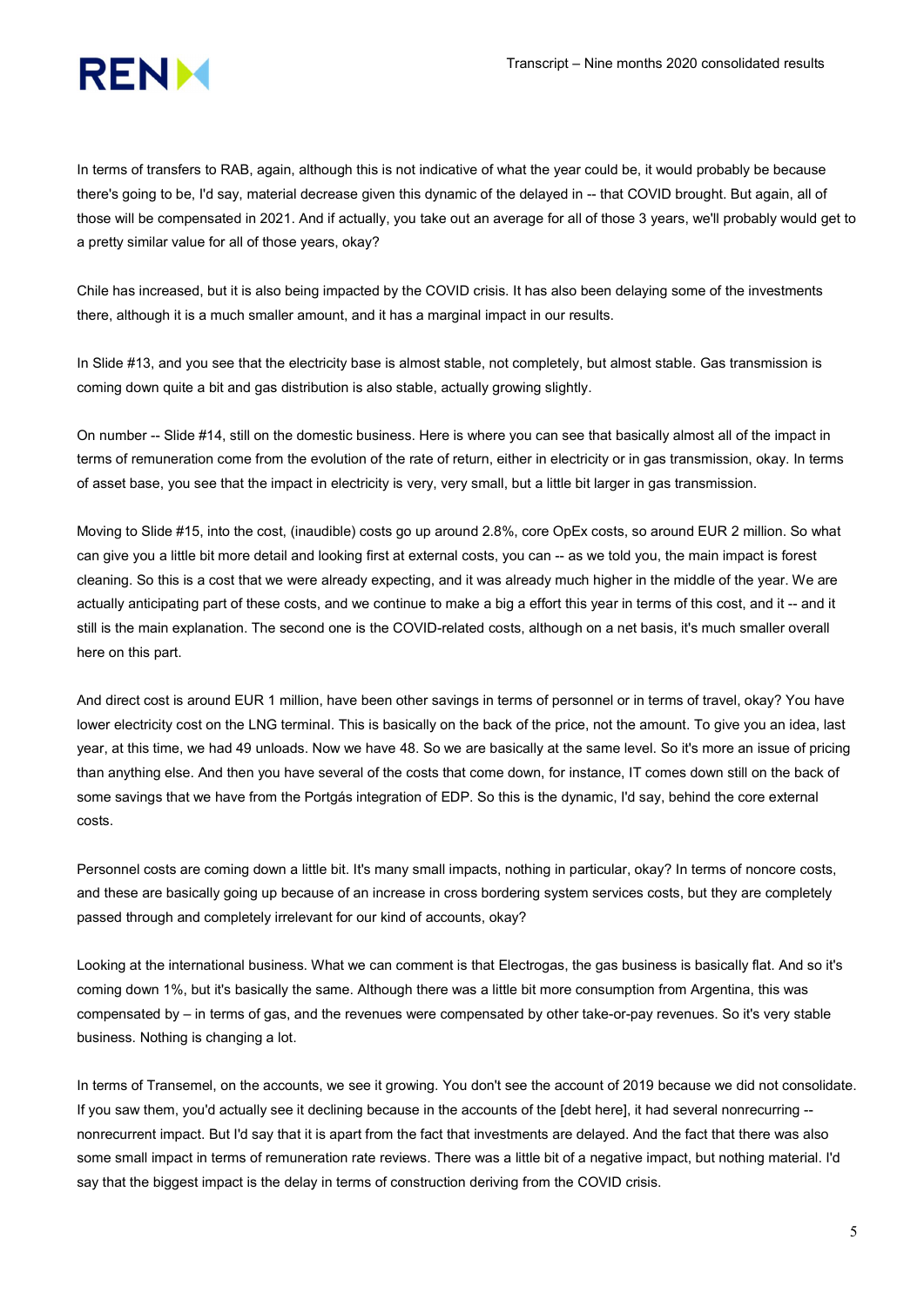

Looking at below EBITDA, and going to Slide #17. In terms of depreciation, it goes up. It's a little bit more than revenues because you are also consolidating the depreciation of Transemel. Financial results coming down on the back, not only of - but mainly of lower financial costs. Cost of debt has continued to come down. It is now at around 1.9%, but also slightly higher dividend.

On the tax part, on the tax side. What you see is what you saw more or less at the middle of the year also, which is a higher levy, which was already accounted and paid -- and not paid because it was only paid now at the end of October, but was already accounted for. But you also saw a lot of recuperation from other items from 2019 and years before in Portugal and in Chile, that amounted to this EUR 5.6 million and allowed us to have actually a lower effective income tax rate.

So the full picture in terms of net income is this decline of EUR 10 million. So basically, what you see is EBITDA and special levy increase, impacting negatively and not being compensated by high better financial results and lower income tax.

On the debt side, and moving to Slide #19, you are seeing a decrease of around 3% in the amount of debt to around EUR 2.7 billion.

Everything I'd say is more or less normal. We isolate it because I think it gives you a little bit more visibility. The amount of tariff deviation variability. So in this year, it's around EUR 54 million. And most of it is deriving from the electricity part in terms of tariff deviations, not only, but most of it comes from there.

You see the cost of debt coming down from 2.1 to 1.9. I'd say that this 1.9, give or take, something is what you should expect also on a full year consol basis. But I think we are and continue to be in a comfortable financial position. We have very high liquidity of EUR 857 million as of this day. And we are also not contemplating doing any bond is that we do not need to do so this year. We'll probably do something next year in the first half of the year. Somewhere between the first and the second quarter. This is also given that we are in and we started to be present in the euro commercial paper market. It is a very competitive market in terms of pricing, and it has allowed us to continue to optimize and push the average cost of debt down.

Slide #20 just gives you an overview of how we are doing in stock exchange. So you can see that apart from our own specific dynamics, there is a very specific evolution regarding the Portuguese market that is also impacting us.

So in terms of final remarks and moving to Slide #22. So just find that, I'd say that this is, as always, the true [utility]. It weathered very well the COVID crisis with no major impacts. EBITDA is maintaining, I'd say, the expectations that we have being impacted negatively by the rates positively by the international business as of now. And net profit continues to be finalized by the special levy. But apart from that, it's also I'd say within our expectations.

So thank you very much for your attention. And now we'll wait for your questions that we'll be happy to answer. Thank you.

# Q&A

# Sara Piccinini - Mediobanca - Analyst

The first question is on your strategy. I know that you couldn't have much more details on the hydrogen. But just if you can give a sense of how important would be this project for you, how -- if this could be an opportunity to accelerate on CapEx? And so to provide an upside on your CapEx plan. And eventually, this could lead to RAB growth. Together with hydrogen, I would like also to ask if the new solar coming online will be also an opportunity to accelerate on CapEx. And both for you, but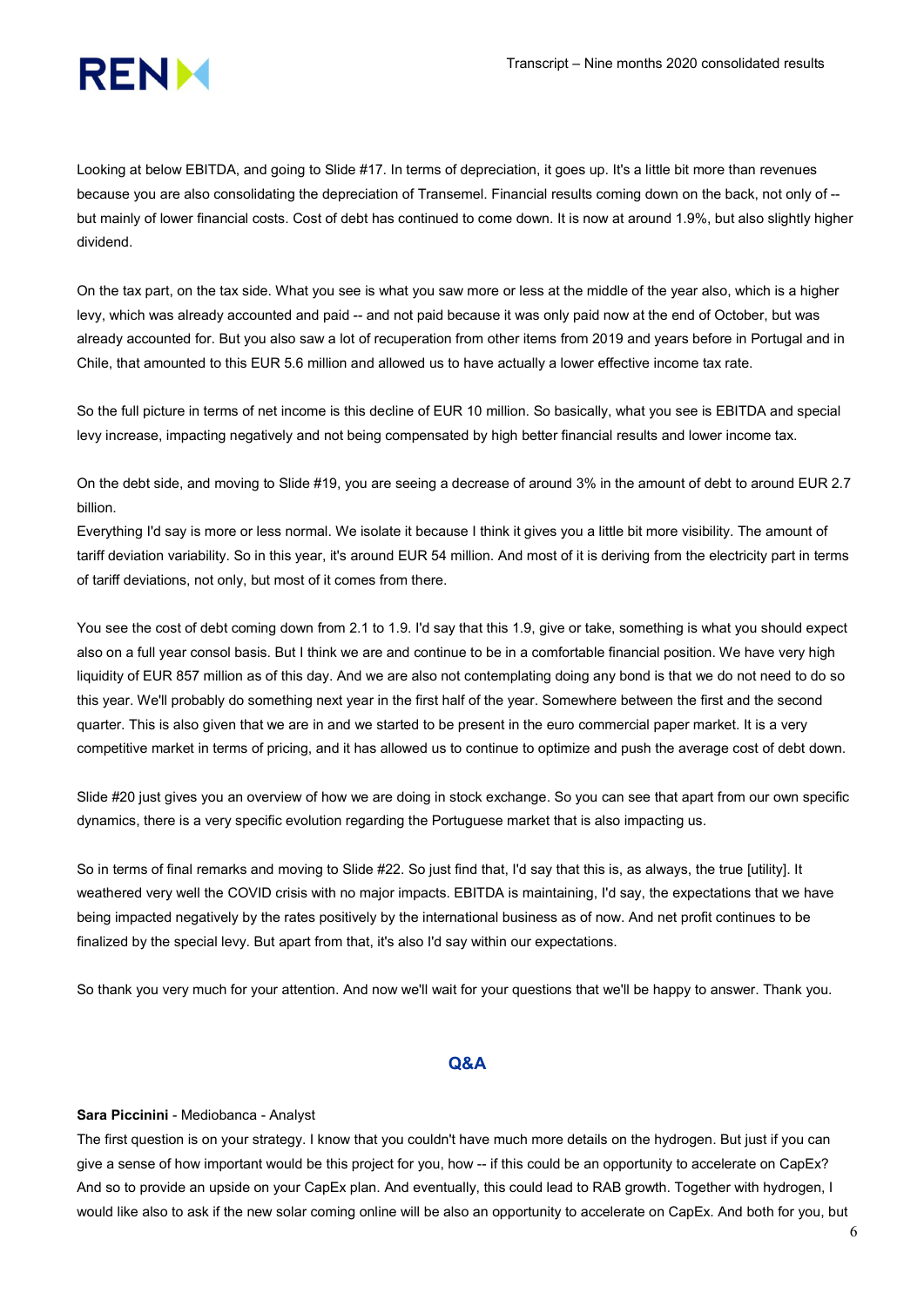

also in general for the electricity system, how do you see the impacts of the -- impact of all these solar coming online? Do you expect any pressure on power prices and any difficult to integrate the -- this electricity into the system? So any view on how you see the evolution of the electricity system.

Then a question on the special energy levy. You say that the budget has confirmed this tax, but you expect going forward this tax to decrease, correct? So can you update on the legal processes around that? We saw that EDP has abandoned the legal process. Do you think if the government finally commits and realize this reduction, do you expect to abandon the legal process? Or you will continue to go ahead and try to recover these taxes?

And finally, on the net debt impact from COVID, if I'm not wrong, in the first half, you indicated an increase in net debt for the year-end of around EUR 60 million to EUR 70 million. So is this confirmed? And just finally, if you can -- when will you expect to present a next strategy update? Sorry for the many questions.

# Rodrigo Costa

Okay. Thank you, Sara. I will start here, Rodrigo, and then I will ask for some contributions from João, and then we move back to Gonçalo.

On the hydrogen, what I said, basically, what we said is what we -- what you can get at the moment. We are not going to anticipate any numbers because we just don't have the numbers. The good news is we believe this represents an opportunity, and we believe the hydrogen can be a great contribution to the world decarbonization on the generation side. The hydrogen brings a possibility of storage that we don't have today for electricity. And it's also the production of what we call green hydrogen, seems to be a very interesting opportunity to do a use of the extra green energy we have and not always we are able -- the countries are able to consume the electricity they generate. And I think through this production of hydrogen, we can store some of that energy that we can use when we need it. Then all in all, if you add that to the fact that we know that we can use up to 10%, 15% of hydrogen inside our natural gas pipes. And you will need almost no changes to do that. I think it creates a good opportunity.

Now how much it is going to cost, how the prices will be formulated. Are we going to use salt water or freshwater? There's so many questions. So many questions to be answered. And at this point, we don't have the answer. This is why we prefer, like we always do, to take a little bit more cautious stance when we talk about the future. We know it's positive. We know it's going to bring new life for the natural gas sector, no doubt. I trust that is going to happen. How much? That's the question. It's not answered at the moment.

And as I said, we are going to spend some time digging into this topic. We want to be there. We want to be part of the project. But for the moment, that's the only thing we can share. We cannot put a price tag or an investment plan here. And then we need a little bit more time. It can be 3 months. It can be 6 months. There is also a component of political decisions that will be necessary to be made, and we will be patient. We just know it's something we want to be part of. And personally, myself and our technical people, they believe this

should work pretty well. We'll see. On the -- you also asked with all these projects. Your question was more about the solar, but there will be also incremental wind generation and the impact on the network. Maybe, João, do you want to like to comment, and then I go back to the special levy.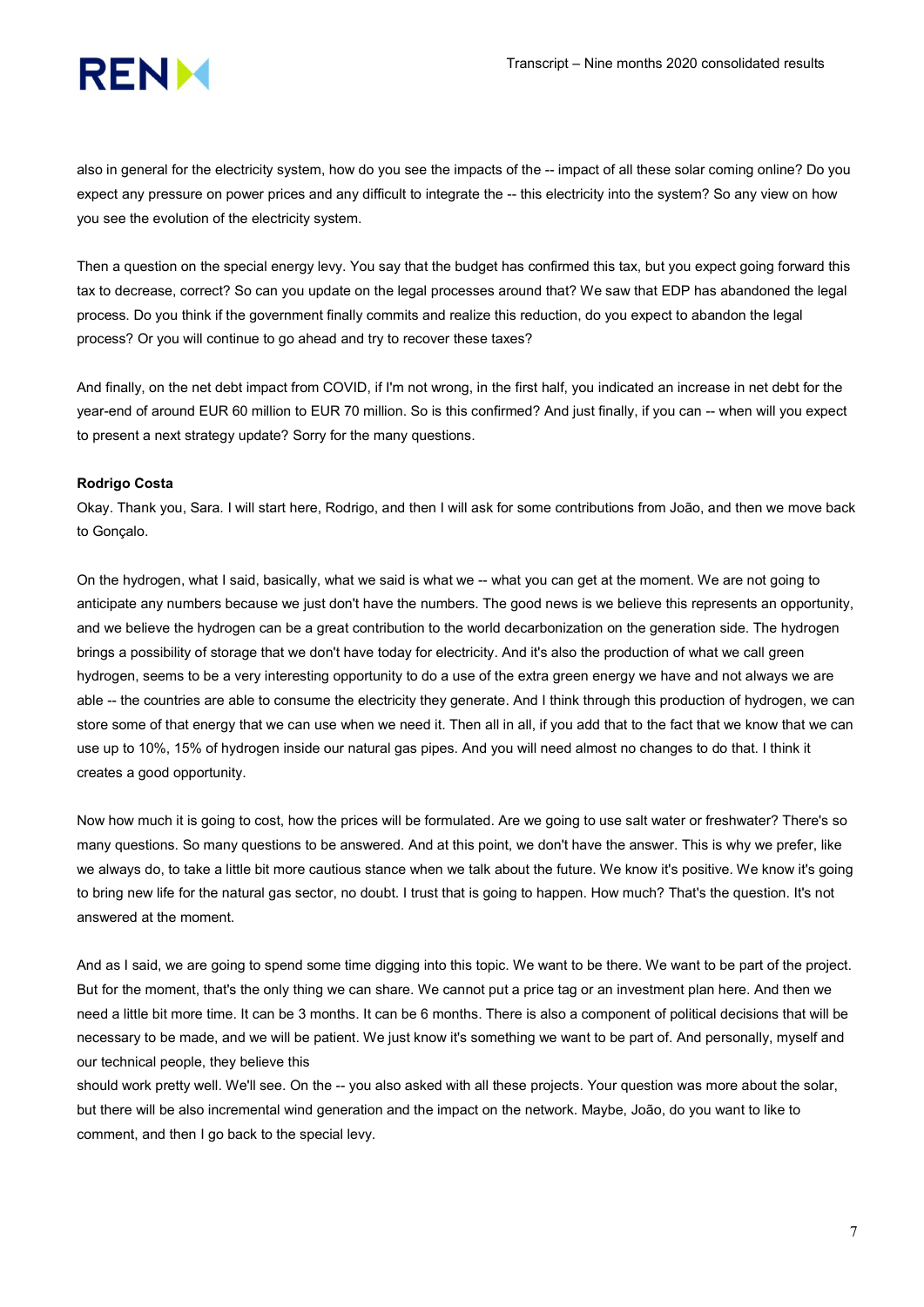## João Faria Conceição

Well, so on the solar question, I think you basically asked 2 questions. First, on the CapEx side, what will be the impact on the CapEx within us. Let me tell you that with the 2 alternatives for the solar increase, which are the options and the bilateral agreements between the generators and us. What concerns to the auctions, we have been giving the approval by the government of an additional roughly EUR 150 million of CapEx to accommodate both the extra generation capacity that was given by the first auction and the second auction. The auction of 2019 and the auction of 2020.

In what concerns to the bilateral agreements, we are dealing with the generators directly in order to understand, which are the ones that officially confirmed their interest in maintaining a contract with us. And only after this confirmation, we can have a clear idea of what is the CapEx.

In terms of the impact on prices, I think you asked if this will have an impact on price and wholesale price? Our expectation is, yes, it will.

For you to have an idea, until now, the average wholesale price in Iberia during 2020 was [EUR 32.4] per megawatt hour. And these auctions, they have prices around at EUR 15 or EUR 11 per megawatt hour. So if this capacity comes in at this price aggressivity, of course, it will put pressure on the wholesale price. And moreover, if you see the rules of the latest auction of 2020, you see -- you can extrapolate that the generators have the expectation that the wholesale price will be lower than the marginal cost of the (inaudible) because otherwise, they would have to pay a compensation to the system. So if they believe on this reality, it means that the price will come down.

Rodrigo, back to you.

# Rodrigo Costa

Now commenting the special levy. You described well what we think at the moment, which is we are not sure what to expect. The government is repeating that they see a possibility of the sales reduction by the amount of tariff deficit. And that is around those 14% I mentioned. But we need to wait and see what they want to do.

Regarding the legal strategy. We are not going to comment on EDP's strategy. Their decisions is their decisions. We are not dropping the case. And we are not going to speculate in what happens next. We keep the course of (inaudible). Since day 1, we've been paying the tax, we're still doing so. We believe that the sales is -- it's really a big chunk of our profitability that goes away. They said it was extraordinary.

We assume it was extraordinary and temporary. It's going on for now more than 6 years, and we still believe that we should do what we are doing. And of course, we have always a good expectation that something will change in the future, and the tax will go away. But as I said also in past calls, this COVID situation is not making things easier. And -- but other companies may decide different strategies. We don't see a reason to change ours for the moment. Neither we are going to comment on what may happen in the future. We prefer to see and then go through that.

Gonçalo, do you want to comment on the net debt?

#### Gonçalo Morais Soares

Yes. On the net debt, I think it's in line with what we -- so we are expecting basically that end of the year, it should go -- come down around EUR 50 million to EUR 60 million versus end of '19, okay?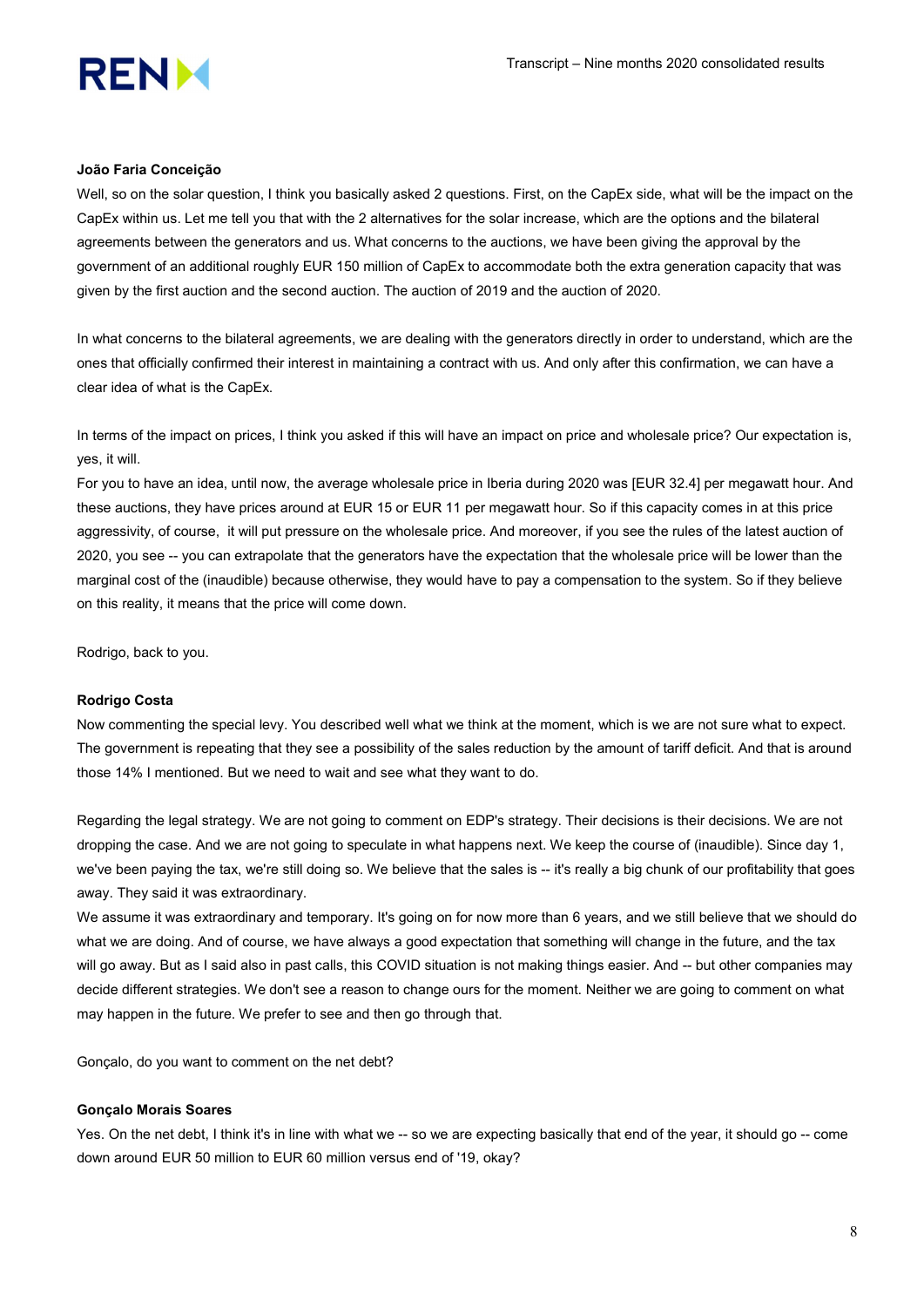

#### Rodrigo Costa

Okay on your last question about how -- if we are planning to do, what are we planning in terms of your strategy, definition. We operate in cycles of 3 years, and a new cycle will start next year. And our plan is to stick to the same process. Then I'm sure most -- well, not sure because it will be needing some decisions from the Board. But my expectation and our expectation is that by May, we will have a Strategy Day again, like we had in 2015, 2018, where we will come forward with what is the Board plans and commitment for the next years. I think we -- looking back, I think we did a very solid job. I think, of course, nobody could count -- could guess the COVID situation. But other than that, I think we did pretty well delivering in all our commitments. And we believe that we are doing an excellent operational job. And we are leasing according to the nature of our company and a very solid Board. We are happy and the feedback we get from the shareholders also is positive. And we will cover the strategy for the coming years at the right time.

Sara, I think I went through all your questions but...

## Sara Piccinini - Mediobanca - Analyst

Yes. If I can just ask a very quick clarification on the special energy levy. So we are talking about today 2021 budget, right? So the final amount should be disclosed in the 2021 budget. This means that this 14% reduction should be seen in 2021 results, correct? And in 2020, we should maintain the full tax?

## Rodrigo Costa

If they come forward with the decrease, you're right. When we talk about these type of situations is -- and again, we need to see what they decide and when. Again, in different occasions, live interviews, newspapers interviews, they said they even because they want to build on a better defense -- legal defense strategy, they need to decrease. And let's hope they are going to do so. We are -- we still have some hopes for sure.

#### Jorge Guimarães - JB Capital Markets – Analyst

I have 4 very quick one. Firstly, what is the expected impact on full year accounts of this tax effect? Should we expect more in Q4? This would be the first one. The second one, just a clarification from a reference of João in the previous answer to Sara.

I understand that the government or you could expect EUR 150 million of extra CapEx from the connections due to solar auctions? Is this correct? And the two last ones are more philosophical in nature. Firstly, if you could be interested in many assets being sold by Naturgy, which apparently is trying to sell part of its portfolio in Latam.

And the final one, is there any risk that the Portuguese regulator will try to fix the current very low remuneration levels going forward for the next regulatory period? Now that they managed to reduce significantly the remuneration of assets, could they be tempted to change the formula and do a fixed remuneration and not a variable one? So this would be my 4 questions.

## Gonçalo Morais Soares

Jorge, on the first question, I'm sorry, I didn't get -- this is Gonçalo, exactly what you wanted on the tax effect?

#### Jorge Guimarães

I wanted to understand, you booked EUR 5.6 million of a...